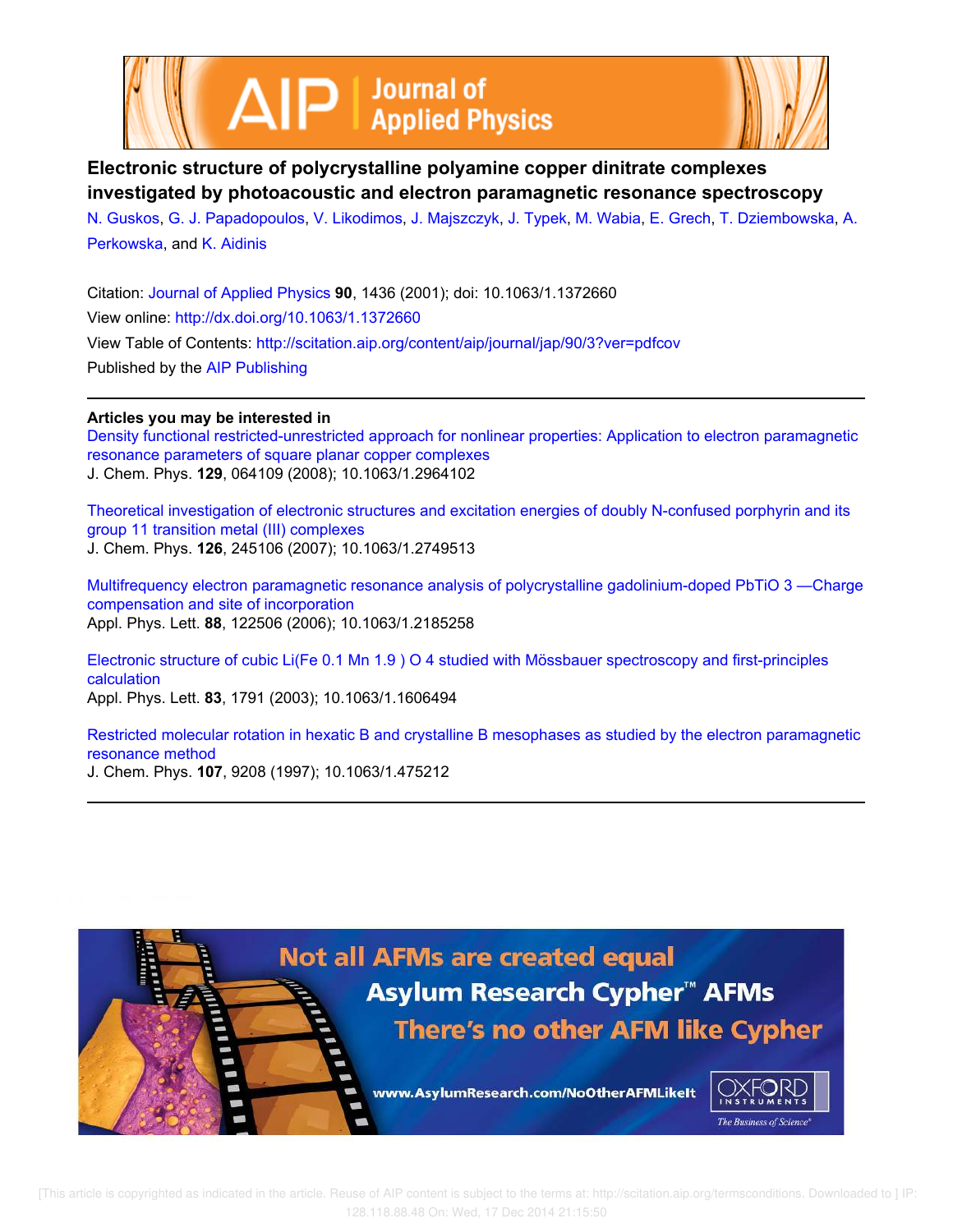# **Electronic structure of polycrystalline polyamine copper dinitrate complexes investigated by photoacoustic and electron paramagnetic resonance spectroscopy**

## N. Guskos<sup>a)</sup> and G. J. Papadopoulos

*Solid State Section, Department of Physics, University of Athens, Panepistimiopolis, 15784 Zografos, Athens, Greece*

## V. Likodimos

*Institute of Material Science, NCSR ''Demokritos,'' 15310 Aghia Paraskevi, Athens, Greece*

#### J. Majszczyk, J. Typek, and M. Wabia

*Institute of Physics, Technical University of Szczecin, Al. Piastow 17, 70-310 Szczecin, Poland*

#### E. Grech and T. Dziembowska

*Institute of Chemistry, Technical University of Szczecin, Al. Piastow 42, 71-065 Szczecin, Poland*

### A. Perkowska

*Institute of Bioorganic Chemistry, Polish Academy of Sciences, ul. Noskowskiego 12/14, 61-704 Poznan, Poland*

#### K. Aidinis

*Applied Physics Section, Department of Physics, University of Athens, Panepistimiopolis, 15784 Zografos, Athens, Greece*

(Received 29 November 2000; accepted for publication 28 March 2001)

Photoacoustic and electron paramagnetic resonance (EPR) spectroscopies have been applied to resolve the electronic structure in powder polycrystalline samples of three biogenic polyamine copper complexes, spermine copper dinitrate, aqua norspermine copper dinitrate, and homospermine copper dinitrate. The fine structure of the intense absorption band in the photoacoustic spectra is assigned to the  $d-d$  transitions between the crystal field split levels of copper ions, that cannot be discriminated in the UV/vis solution absorption spectra. Combination with the EPR results allows one to probe the variation of the electronic properties and bonding interaction at the copper site, consistent with the structural data for the crystalline complexes and further supports the reliability of the photoacoustic method to resolve the  $d-d$  transition band. A dominant contribution of the in-plane ligand field due to equatorial nitrogen atoms is deduced for the complexes of polyamines with copper salts. © *2001 American Institute of Physics.*  $[DOI: 10.1063/1.1372660]$ 

## **I. INTRODUCTION**

Polyamines, which occur as natural elements of most living organisms, play a major role in many biological processes, including the structural conformation and stablization of nucleic acids. $1-3$  The widespread presence of polyamines, which under physiological ionic conditions are positively charged, and the diversity of their interaction with other bioligands and metal ions, has been the stimulus of intensive investigations of their complexes.<sup>4,5</sup> The centers of polyamine interaction with other biomolecules have been considered as potential coordination sites of metal ions present in living cells, while biogenic amines have been simultaneously regarded as an interfering factor in complex formation of metals with nucleic acids. $5$  Considerable research effort has been recently devoted to precise structural and spectroscopic investigations of different crystalline complexes of biogenic amines with salts of bivalent copper to

define the conformation and interaction of polyamine cations. $6-8$  Determination of the electronic properties and their variation in polyamine metal complexes thus becomes essential for a better understanding of their action on the molecular level and the establishment of firm correlations with their biological function.

Nevertheless, a serious limitation appears because transitions between the crystal field energy levels of copper ions, that carry information on the coordinate ligand field, are only weakly allowed and often appear as an unresolved band in electronic spectroscopy experiments conventionally carried out in solution. Moreover, accurate information on the crystal field symmetry and ground state magnetic properties of copper ions provided by electron paramagnetic resonance  $(EPR)^9$  is difficult to exploit for investigation of the metal– ligand interaction when the excited states are not determined. Photoacoustic spectroscopy (PAS) relying on thermal and elastic wave generation by absorption of an intensity modulated light beam has been long considered a sensitive, noninvasive method for the spectroscopic study of solid samples with respect to conventional spectroscopic techniques.<sup>10</sup> Al-

a)Corresponding author; present address: Institute of Physics, Technical University of Szczecin, Al Piastow 17, 70-310 Szczecin, Poland; electronic mail: guskos@arcadia.tuniv.szczecin.pl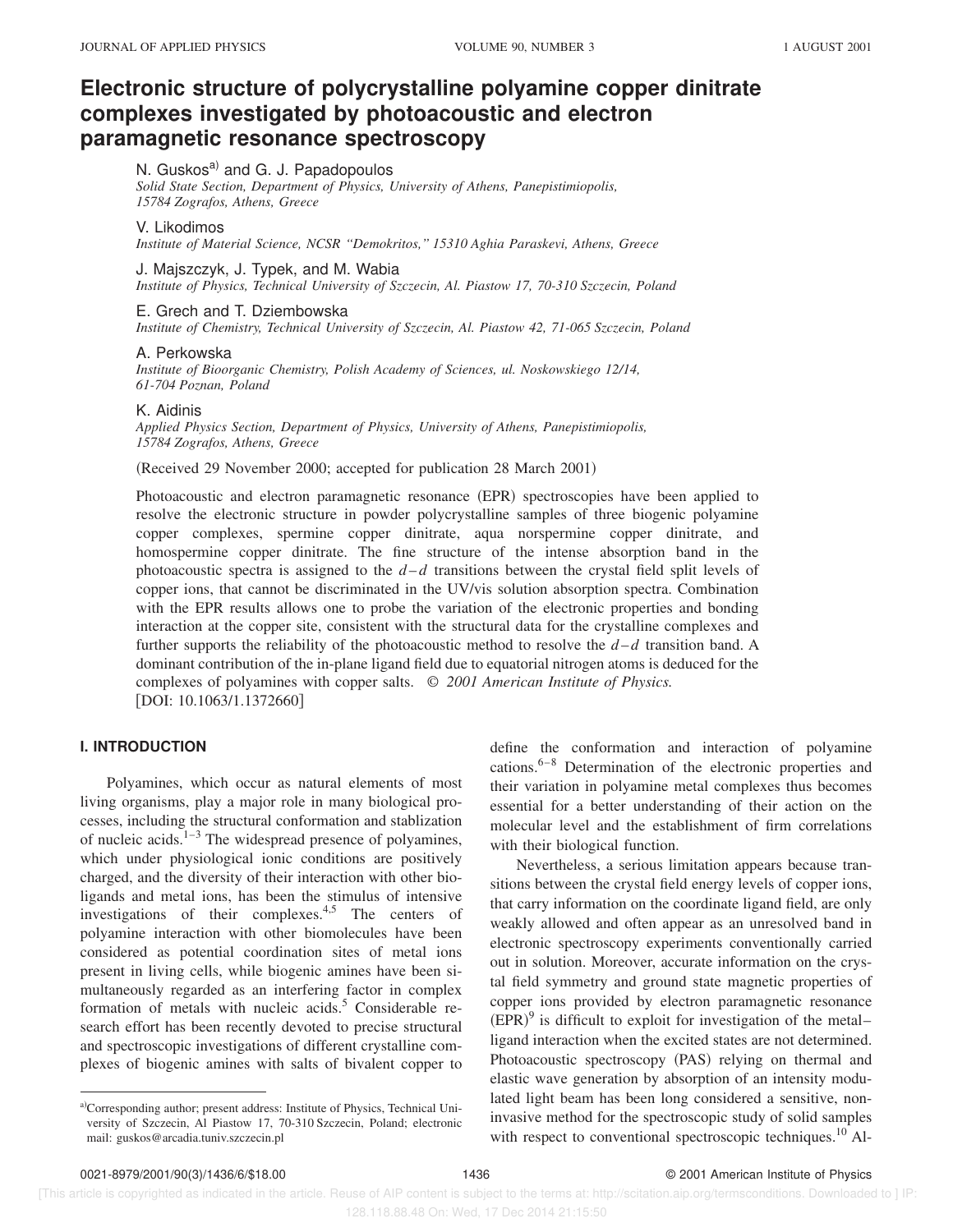

FIG. 1. Local crystal structure of copper in Spn323 (left) and Spn333 (right) complexes, with the thermal ellipsoids at 50% probability.

though PAS has been successfully applied to determine the crystal field energy spectrum and to study nonradiative deexcitation processes of transition metal ions in various hosts,  $11-14$  its utilization on polycrystalline powder samples of hydrate isomers and polyamine copper complexes has been only recently shown to trace the crystal field bands of  $Cu^{2+}$ , which otherwise become indistinguishable in the solution absorption spectra.15,16 In particular, PAS combined with EPR and optical spectroscopies has been successfully applied to resolve the electronic properties of  $Cu^{2+}$  ions in three polycrystalline polyamine complexes with CuSO<sub>4</sub>  $\cdot$  5H<sub>2</sub>O, namely, aqua spermine copper sulfate trihydrate (Spm343), norspermine copper sulfate trihydrate (Spm333), and homospermine copper sulfate dihydrate  $(Spm)323$ .<sup>16</sup> In this respect, it becomes of great interest to study a series of slightly different polyamine copper complexes both to assess the potential of PAS to determine the crystal field transitions of  $Cu^{2+}$  ions for powder samples, as well as to explore the correlation of the spectral electronic features with metal coordination and to provide a better understanding of the bonding interaction at the metal site.

In this work, three polyamine copper dinitrate complexes have been prepared and investigated by photoacoustic and EPR spectroscopy in combination with the crystal structure determination and conventional UV/vis solution spectra. PAS is shown to probe successfully in the solid state the variation of the weakly allowed  $d-d$  transitions from the crystal field split energy levels of  $Cu^{2+}$  and, combined with EPR and simple crystal field analysis, to provide a meaningful description of the electronic structure and bonding interaction of the metal complexes with polyamines.

## **II. EXPERIMENT**

Three complexes, spermine copper dinitrate

$$
[\,NH_2(CH_2)_3NH(CH_2)_4NH(CH_2)_3NH_2Cu^{2\,+}]\cdot 2NO_3^-
$$

aqua norspermine copper dinitrate

$$
\hbox{[(H_2O)\cdot NH_2(CH_2)_3NH(CH_2)_3NH(CH_2)_3NH_2\cdot Cu^{2+}}\hbox{]-} 2NO_3^-,
$$

#### and homospermine copper dinitrate

## $\left[\,\rm{NH_2(CH_2)_3NH(CH_2)_2NH(CH_2)_3NH_2\cdot Cu^{2\, +}\,\right]\cdot 2NO_3^-$ ,

designated hereafter as Spn343, Spn333, and Spn323, have been prepared by slow evaporation of methanol from the appropriate solution of the corresponding polyamine complexes with  $Cu(NO)_3 \cdot 3H_2O$ , previously described in Ref. 6. The crystal structure of only two complexes, which were obtained in single crystal form, namely, Spn323 (Ref. 6) and Spn333,<sup>17</sup> has been determined by x-ray diffraction and IR spectroscopy. Figure 1 shows the local environment of the copper site in Spn323 and Spn333. In both structures, copper is coordinated by four equatorial nitrogen atoms from the amino groups, leading to the formation of tricyclic chelated complexes. One oxygen atom provided by the water molecule, which is axial with respect to the mean plane of the nitrogen atoms, coordinates copper in Spn333, forming a complex with coordination number 5. The  $NO<sub>3</sub><sup>-</sup>$  anion, contrary to the  $SO_4^{2-}$  anion studied previously,<sup>7,8</sup> is strictly planar and can easily adjust to the structure of the complex. This is the case for the Spn323 complex, in which two  $NO_3^$ groups are in the coordination sphere of a copper ion, although with substantially longer bonds. The corresponding bond lengths are presented in Table I for both complexes. For Spn323 the four Cu–N bond lengths are consistently shorter compared to those of Spn333. This might be related to the axial water molecule, which pulls the Cu atom out of the  $N_4$ plane  $(\sim 0.257 \text{ Å})$  towards the O atom, stretching the Cu–N bonds, and distorts their arrangement in the Spn333 complex.<sup>6</sup>

The PA spectra of the three complexes in powder form were recorded at room temperature in the range of 300–800 nm, using a homemade single beam spectrometer.<sup>18</sup> The excitation source is a 1000 W arc xenon lamp coupled with a

TABLE I. Cu–N and Cu–O bond lengths  $(in \AA)$  for the Spn323 and Spn333 complexes.

|                                                              |  | $Cu-N(1)$ $Cu-N(2)$ $Cu-N(3)$ $Cu-N(4)$ $Cu-O(1)$ $Cu-O(2)$ |          |
|--------------------------------------------------------------|--|-------------------------------------------------------------|----------|
| Spn323 2.015(4) 2.033(4) 2.038(4) 1.995(4) 2.440(4) 2.646(4) |  |                                                             |          |
| Spn333 2.060(5) 2.076(4) 2.052(3) 2.041(4) 2.253(4)          |  |                                                             | $\cdots$ |

 [This article is copyrighted as indicated in the article. Reuse of AIP content is subject to the terms at: http://scitation.aip.org/termsconditions. Downloaded to ] IP: 128.118.88.48 On: Wed, 17 Dec 2014 21:15:50

,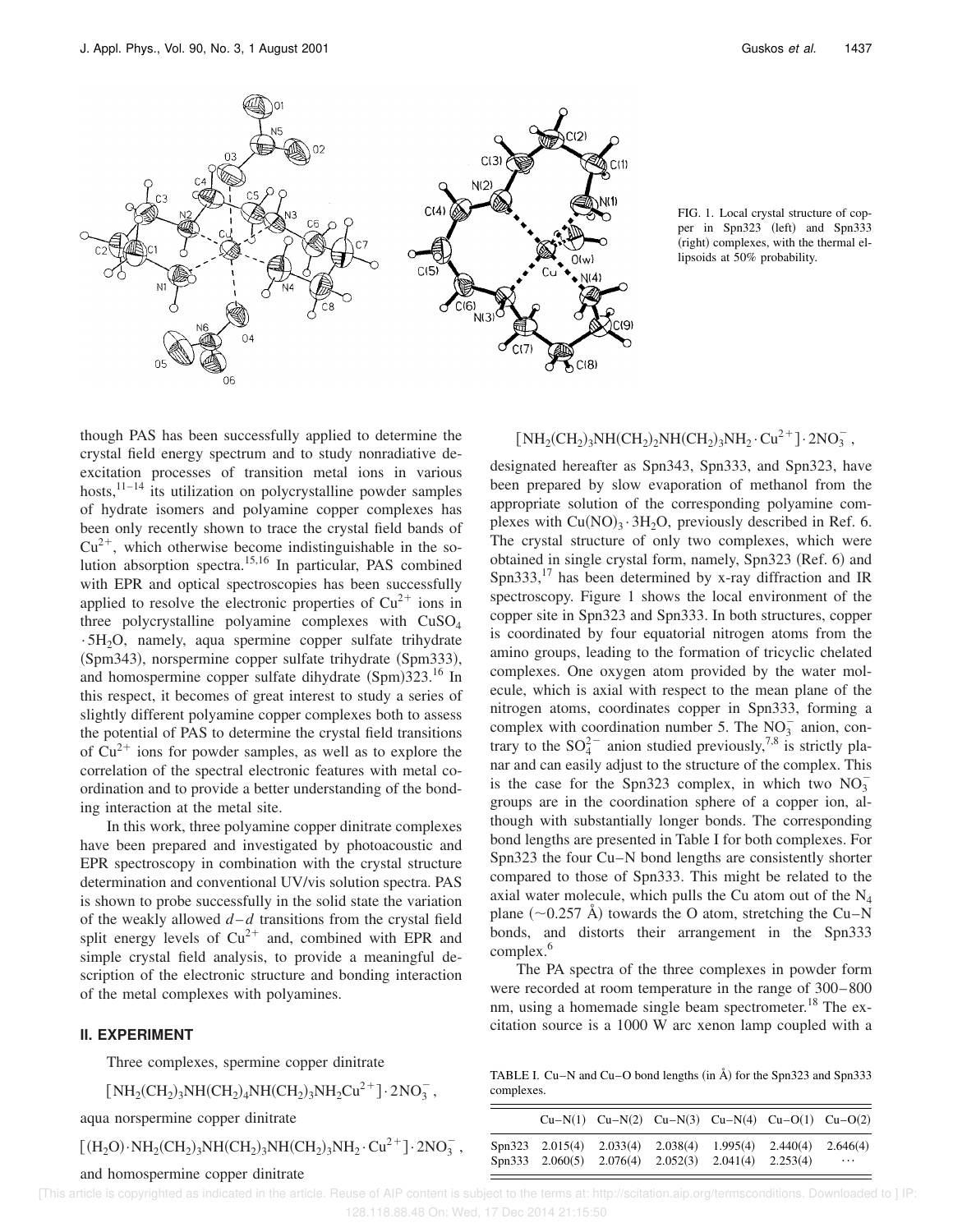

FIG. 2. *X*-band EPR powder spectra of  $Cu^{2+}$  ions, experiment (circles) and simulation (lines), of the polyamine copper complexes at room temperature.

1/4 m ORIEL monochromator with a band pass width of 5 nm at 500 nm. The intensity of the light, modulated with a mechanical chopper at 10 Hz, is directed into a photoacoustic cell equipped with a TREVI EM27 microphone. The amplitude and phase of the photoacoustic signal are then processed using a dual SR830 lock-in amplifier and a computercontrolled acquisition system. The signal-to-noise ratio of a single measurement, which is approximately 10 for the whole measuring system, is increased at least to 50 after averaging 20 runs at the same wavelength of incident light. The PA spectrum of highly absorbing carbon black is used as a standard to recalibrate the final spectrum and to eliminate contributions from the spectral response of the optical apparatus. In the case of thermally thick samples, where the thermal diffusion length is shorter than the sample thickness, the photoacoustic signal is approximately proportional to the absorption coefficient of the sample and saturation is avoided provided that the optical length is larger than the thermal diffusion length. $^{19}$ 

The EPR spectra were recorded with a conventional *X*-band ( $\nu$ =9.76 GHz) Bruker E500 spectrometer employing magnetic field modulation of 100 kHz, at room temperature. The EPR measurements were performed on fine powder samples  $(20 \text{ mg})$ , sealed in quartz tubes of cylindrical shape, while the resonance line positions and their linewidths were measured with nuclear resonance probes. The UV/vis measurements were performed on a Hitachi-2000 double beam spectrometer at room temperature, in methanol solution, for 0.1% concentration of the complexes investigated.

## **III. RESULTS AND DISCUSSION**

## **A. EPR measurements**

Figure 2 shows the EPR spectra for the three polyamine complexes at room temperature. In all cases, an intense anisotropic powder spectrum typical for  $Cu^{2+}$  ions is observed, most clearly resolved for the Spn343 complex. The MONOQ simulation program for spin  $S=1/2$  (Ref. 20) was used to reliably determine the principal *g* values allowing for a *g* tensor of rhombic symmetry with anisotropic linewidths  $w_i$  $(i=x, y, z)$  and the presence of strain producing inhomogeneous broadening. The values of the EPR parameters obtained for the three samples are presented in Table II, and the simulated EPR spectra in comparison with the experimental ones, are shown in Fig. 2. The hyperfine structure of copper isotopes is found to be suppressed for all complexes, as is often observed for concentrated copper compounds where exchange narrowing is effective, and thus it was not taken into account. For all cases, *g* anisotropy is present along the three principal axes, although essential differences exist among the three compounds. Considerable in-plane anisotropy of the *g* tensor is deduced only for the Spn323 complex, where copper lies in a distorted sixfold coordination, whereas a substantial reduction is inferred for the other two complexes, most pronounced for Spn343. The presence of water in the coordination sphere of copper in Spn333 seems to reduce the in-plane anisotropy, in accord with our previous result for aqua spermine copper sulfate trihydrate (Spm343), which has one axially coordinated water molecule.<sup>16</sup> Accordingly, it may be suggested that the Spn343 complex, whose crystal structure is presently unknown, might also have one water molecule coordinated to the  $Cu^{2+}$  ion. On the other hand, Spn333 exhibits a smaller *g<sup>z</sup>* value, implying a relatively increased crystal field strength and/or covalency with the equatorial ligands.

## **B. UV/vis solution spectra**

Figure 3 shows the UV/vis absorption spectra in methanol solution for the compounds studied. An intense absorption band is detected at 272, 278, and 282 nm for Spn323, Spn333, and Spn343, respectively, which is consistent with the metal–ligand charge transfer transitions occurring at relatively high energies. $2^1$  At lower energy, a much weaker absorption band is detected for all three complexes, at 538 nm for Spn323, at 590 nm for Spn333, and at 554 nm for

TABLE II. EPR parameters for the three copper complexes derived from the simulated EPR powder spectra.

|         | $g_x$  | $g_{v}$             | $g_{z}$ | $W_{x}$<br>(MHz) | $W_y$<br>(MHz) | $W_{7}$<br>(MHz) | $c_{1x}$                                                          | $c_{2v}$ | $c_{3z}$ |
|---------|--------|---------------------|---------|------------------|----------------|------------------|-------------------------------------------------------------------|----------|----------|
| Spin343 | 2.0530 | 2.0580              | 2.2060  | 50               | 68             | 175              | $\bullet$ , $\bullet$ , $\bullet$ , $\bullet$ , $\bullet$         | $\cdots$ | $\cdots$ |
| Spin333 |        | 2.0737 2.0854 2.165 |         | 115              | 48             | 165              | $\mathbf{r} \cdot \mathbf{r}$ , and $\mathbf{r} \cdot \mathbf{r}$ | $\cdots$ | 0.0015   |
| Spin323 | 2.0620 | 2.0950 2.1770       |         | 115              | 187            | 400              | $\sim$ $\sim$ $\sim$                                              | $\cdots$ | $\cdots$ |

 [This article is copyrighted as indicated in the article. Reuse of AIP content is subject to the terms at: http://scitation.aip.org/termsconditions. Downloaded to ] IP: 128.118.88.48 On: Wed, 17 Dec 2014 21:15:50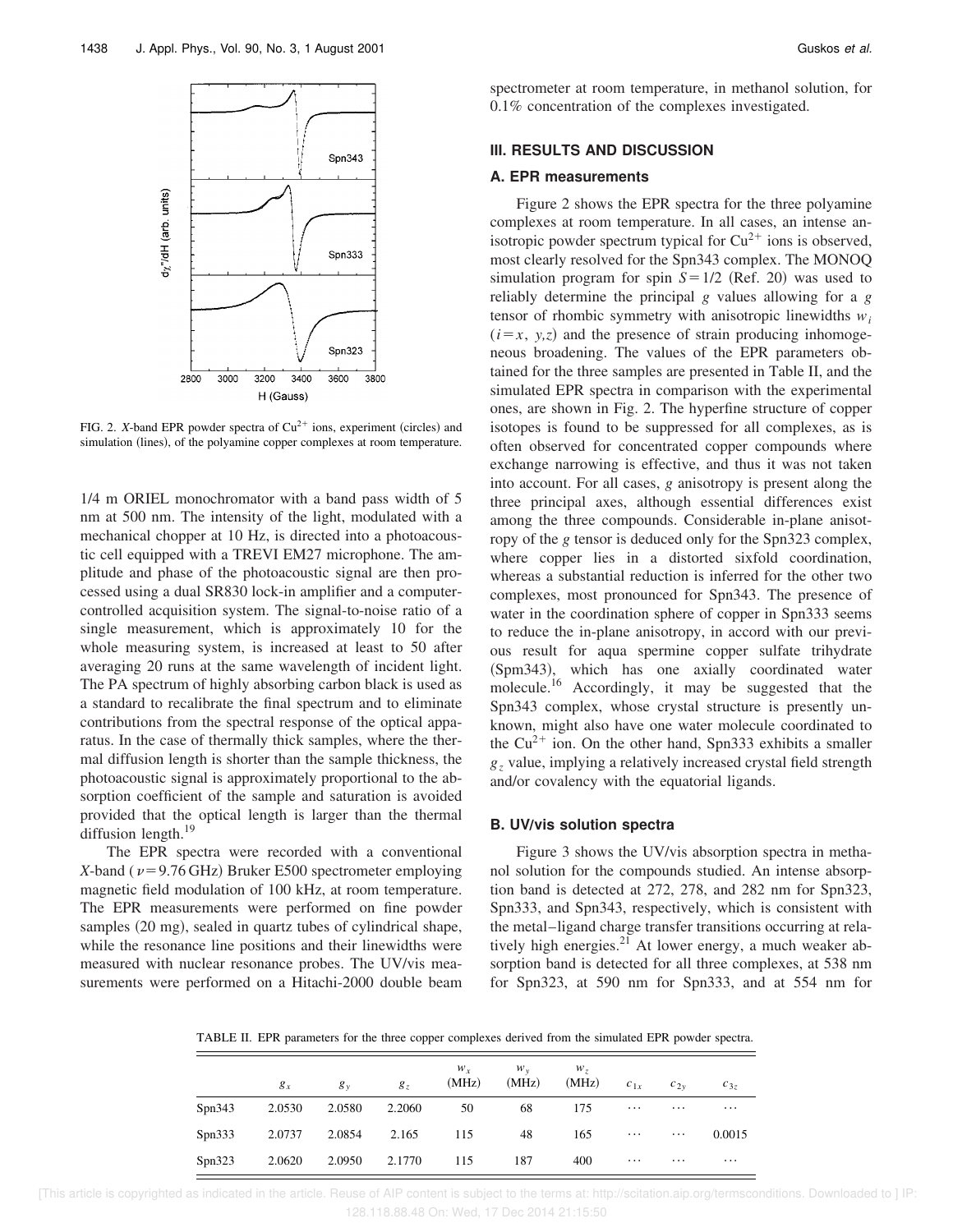

FIG. 3. UV/vis absorption spectra in methanol solution  $(0.1\%$  mole concentration) of the Spn323, Spn333, and Spn343 complexes.

Spn343. The corresponding peak wavelength  $(\lambda_0)$  complies with the expected energy range for the  $Cu^{2+}d-d$  transitions in polyamine copper complexes with fourfold nitrogen coordination in the equatorial plane. $4.5$  In the low crystal field symmetry of the copper site in the polyamine complexes, three nominally forbidden  $d-d$  transitions become weakly allowed through the admixture with the ligand orbitals. Both the decreasing order of the peak wavelengths and, most importantly, their absolute values for the present polyamine copper dinitrate complexes (Spn333>Spn343>Spn323) are almost identical to those of the analogous sulfate complexes  $(Spm333>Spm343>Spm323)$ .<sup>16</sup> This indicates that despite the presence of small, although essential, differences in the crystal structure and copper coordination for the sulfate and nitrate complexes, the crystal field band detected in the solution spectra is mainly determined by the polyamine type and hardly probes the structurally induced modifications of the electronic structure anticipated in the solid state.

#### **C. Photoacoustic spectra and electronic properties**

On the other hand, the photoacoustic spectra of the three polyamine complexes in powder form reveal an intense and broad absorption band in the visible range, with a weakly resolved fine structure, as shown in Fig. 4. The wavelength peak position and width variation for the three compounds are close to those of the unresolved crystal field transition band derived from the solution spectra  $(Fig. 3)$ , although the PA absorption band extends to higher wavelengths. The overall splitting of PA spectra, assumed to be the linewidth of the absorption band at its half height, is 232 nm for Spn343, 239 nm for Spn323, and 245 nm for Spn333 and correlates well with the *g*-tensor axial anisotropy, defined as  $g_z - g_x$ , derived from the EPR spectra (Table II). The same correlation was previously observed for the polyamine sulfate complexes,  $16$  which can plausibly be expected in view of the close relationship between the principal *g* values and the crystal field split energy levels. However, comparison with the latter PA spectra shows that the fine structure splitting of the PA band is significantly obscured in the present case by the overlap of the individual  $d-d$  transitions. To decompose the corresponding peaks, line shape analysis with a Gaussian



FIG. 4. Photoacoustic spectra of the powder Spn323, Spn333, and Spn343 samples at room temperature. Solid (sum) and dashed (components) lines show the best fit curves of the central absorption band with a Gaussian line shape.

profile was performed, showing that the broad PA spectrum can be accurately described with three individual absorption bands (Fig. 4). The wavelength values obtained, referred to as  $\lambda_1$ ,  $\lambda_2$ , and  $\lambda_3$ , along with the  $\lambda_0$  values determined from the solution spectra, are shown for all complexes in Table III. The corresponding values derived, applying the same procedure, from the PA spectra of the three polyamine sulfate complexes $16$  are also included. It has to be noted that the latter values are generally close, within experimental error, to the previously cited ones, apart from the Spm323 case, where the PA spectrum exhibits significantly reduced resolution.<sup>16</sup> Comparison between the two sets of PA transitions for the nitrate and sulfate copper polyamine copper complexes shows that, although a similar trend in crystal field strength for the same polyamine ligand conformation can be deduced, distinct differences, practically hindered in the solution absorption spectra, occur in the electronic structure of the copper site in accord with the variation of the metal coordination and local structure in the crystalline complexes.

To exploit further the crystal field transitions for determination of the metal–ligand interaction of copper in the polyamine local environment and to indirectly assess the reliability of the PAS resolution, simple crystal field analysis of the Cu<sup>2+</sup> ion is employed.<sup>22,23</sup> The ground state of Cu<sup>2+</sup> ions in the low crystal field symmetry site of the polyamine complexes is a superposition of both the  $d(x^2-y^2)$  and  $d(3z^2 - r^2)$  orbitals that belong to the same irreducible representation, namely,  $\alpha d(x^2-y^2)+\beta d(3z^2-r^2)$ , with the orthonormality condition  $\alpha^2 + \beta^2 = 1$ . The *g* values are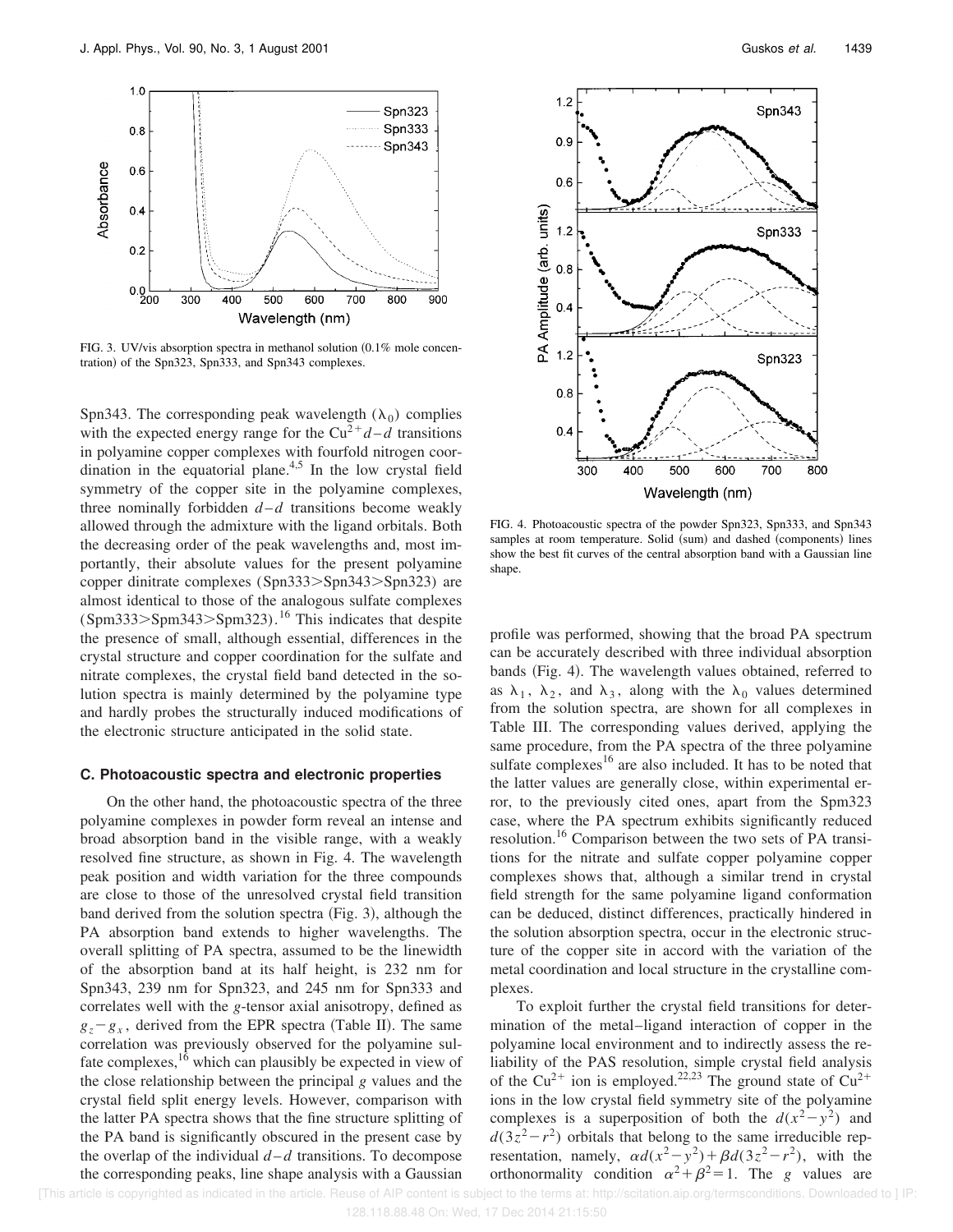TABLE III. UV/vis and photoacoustic peak wavelengths along with the ground state coefficients and bonding parameters calculated from the EPR data for the polyamine copper complexes.

|                     | $\lambda_0$<br>(nm) | $\lambda_1$<br>(nm) | $\lambda_{2}$<br>(nm) | $\lambda_3$<br>(nm) | $\alpha$ | β      | k <sub>1</sub> | $k_{\perp}$ |
|---------------------|---------------------|---------------------|-----------------------|---------------------|----------|--------|----------------|-------------|
| Spin343             | 554(3)              | 438(3)              | 566(3)                | 680(10)             | 0.9987   | 0.0498 | 0.68           | 0.82        |
| $Spm343^a$          | 560(3)              | 498(3)              | 579(15)               | 690(100)            | 0.9991   | 0.0426 | 0.69           | 0.79        |
| Spin333             | 590(3)              | 516(20)             | 610(100)              | 730(100)            | 0.9989   | 0.0458 | 0.58           | 0.93        |
| $Spm333^a$          | 594(3)              | 570(10)             | 698(8)                | 795(7)              | 0.9921   | 0.1250 | 0.64           | 0.83        |
| Spin323             | 536(4)              | 483(3)              | 567(15)               | 694(90)             | 0.9965   | 0.0838 | 0.62           | 0.96        |
| Spm323 <sup>a</sup> | 540(3)              | 486(4)              | 566(9)                | 670(100)            | 0.9978   | 0.0658 | 0.66           | 0.88        |

<sup>a</sup>Reference 16.

then given by  $g_z = 2 - 8\lambda_{so} k_1^2 \alpha^2 / E_{xy}$ ,  $g_x = 2 - 2\lambda_{so} k_2^2 (\alpha$  $(-\sqrt{3\beta})^2/E_{yz}$ ,  $g_y = 2 - 2\lambda_{so}k_3^2(\alpha + \sqrt{3\beta})^2/E_{xz}$ , where  $\lambda_{so}$  $=828 \text{ cm}^{-1}$  is the spin–orbit coupling constant for free Cu<sup>2+</sup>,  $E_{ii}$ (*i*, *j* = *x*, *y*, *z*) is the relative energy of the  $d_{ii}$  level with respect to the ground one, and  $k_i$  ( $i = 1,2,3$ ) are the combined orbital and spin–orbit reduction parameters yielding information on the bonding interaction. Assuming that the energy values of PAS lines  $\lambda_1$ ,  $\lambda_2$ , and  $\lambda_3$  correspond to the  $E_{xz}$ ,  $E_{yz}$ , and  $E_{xy}$  energies, respectively, and using the *g* values of the EPR spectra, the values of the  $\alpha, \beta, k_1, k_2 = k_3$  $=k_{\perp}$  parameters (this assumption is likely to be valid when departure from axial symmetry is not very large) are calculated, shown in Table III.

A number of conclusions may be deduced from these data. A small but considerable contribution of the  $d(3z^2)$  $-r^2$ ) orbital to the ground state, which is predominantly of  $d(x^2 - y^2)$  type, is immediately realized for all complexes, even in the case of Spn343, where the in-plane anisotropy of the *g* tensor is significantly reduced. The anisotropy in the bonding parameters  $k_1 < k_{\perp}$  for all complexes complies with a dominant in-plane bonding interaction of copper ions with the equatorial nitrogen and weaker out-of-plane bonding with the ligands along the *z* axis, the most substantial being that for the Spm343 complex where copper is axially coordinated with a water molecule. Comparison between the two norspermine complexes Spn333 and Spm333, where precise crystallographic data are available, shows that while the more symmetric arrangement of the equatorial nitrogen atoms in Spn333 indeed agrees with the smaller admixture of the  $d(3z^2 - r^2)$  orbital to the ground state, the bonding parameters  $(k_1, k_1)$  vary consistently with the corresponding bond lengths for the two complexes. That is, the shorter the bond length is, the stronger in the covalent interaction and the deviation of  $k_i$  from the purely ionic value  $(k_j=1)$ .<sup>23</sup> Accordingly, a consistent and meaningful picture of the electronic structure of copper in the polyamine environment can be inferred, which can be further supplemented by crystallographic and EPR studies, but it also corroborates the capability of PA spectroscopy to resolve the crystal field transitions in the polycrystalline state.

We have shown that photoacoustic spectroscopy can be effectively exploited as a noninvasive sensitive method to

**IV. CONCLUSIONS**

resolve the crystal field transitions of copper ions in powder polycrystalline samples of the biologically important polyamine complexes, which is not feasible using the conventional optical spectra obtained in solution. Line shape analysis of the broad absorption band and the fine structure observed in the PA spectra verifies the presence of three distinct  $d-d$  transitions anticipated for the low symmetry copper site in the polyamine complexes. Further substantiation of the assignment of the PAS lines is provided by the analysis of the energy spectrum along with the EPR results within the context of simple crystal field theory, which discloses a meaningful variation of the electronic structure and bonding interaction for the polyamine complexes investigated, consistent with crystallographic data on the local environment of copper ions. For the particular case of the dinitrate and sulfate copper complexes with biogenic amines, the dominant role of the equatorial field strength and bonding with the nitrogen atoms is inferred, while smaller out-ofplane bonding is traced with axially coordinated oxygen atoms.

- $<sup>1</sup>C$ . W. Tabor and H. Tabor, Annu. Rev. Biochem. **53**, 749 (1984).</sup>
- <sup>2</sup>A. Verma and R. K. Boutwell, in *Inhibition of Polyamine Metabolism, Biological Significance and Basis for New Therapies*, edited by P. P. McCann, A. E. Pegg, and A. Sjoredsma (Academic, Orlando, 1987), p. 113.
- <sup>3</sup>L. Lomozik, in *Handbook of Metal-Ligand Interactions in Biological Flu-*
- *ids*, edited by G. Berton (Dekker, New York, 1995), Vol. I, p. 686.
- <sup>4</sup>L. Lomozik, L. Bolewski, and R. Dworczak, J. Coord. Chem. **41**, 261
- $(1997).$
- ${}^5$ L. Lomozik and A. Gasowska, J. Inorg. Biochem. **72**, 37 (1998).
- <sup>6</sup>K. Surma, A. Perkowska, and M. Gawron, Pol. J. Chem. 68, 481 (1994). <sup>7</sup>H. Maluszynska, A. Perkowska, and E. Skrzypczak-Jankun, J. Chem.
- Crystal. **25**, 19 (1995). <sup>8</sup>A. Perkowska and H. Maluszynska, J. Mol. Struct.: THEOCHEM **508**,
- 111 (1999).
- <sup>9</sup>A. Abragam and B. Bleaney, *Electron Paramagnetic Resonance of Transition Ions* (Clarendon, Oxford, 1970).
- <sup>10</sup> A. Rosencwaig, *Photoacoustics and Photoacoustic Spectroscopy* (Wiley, New York, 1980).
- <sup>11</sup>M. Grinberg and A. Mandelis, Phys. Rev. B **49**, 12496 (1994).
- <sup>12</sup> A. C. Felici, F. Lama, M. Piacentini, T. Papa, D. Debowska, A. Kisiel, and A. Rodzik, J. Appl. Phys. **80**, 6925 (1996).
- <sup>13</sup>M. Grinberg, A. C. Felici, T. Papa, and M. Piacentini, Phys. Rev. B **60**, 8595 (1999).
- <sup>14</sup>D. M. Silveira, H. O. Pastore, J. M. Yanez-Limon, A. M. Mansanares, and E. C. da Silva, AIP Conf. Proc. **463**, 268 (1999).
- <sup>15</sup> Y.-k. Lu, H.-L. Zhu, and S.-y. Zhang, AIP Conf. Proc. **463**, 253 (1999).
- <sup>16</sup>N. Guskos *et al.*, J. Phys. D 33, 2664 (2000).
	-

<sup>17</sup>Private communication.

# [This article is copyrighted as indicated in the article. Reuse of AIP content is subject to the terms at: http://scitation.aip.org/termsconditions. Downloaded to ] IP: